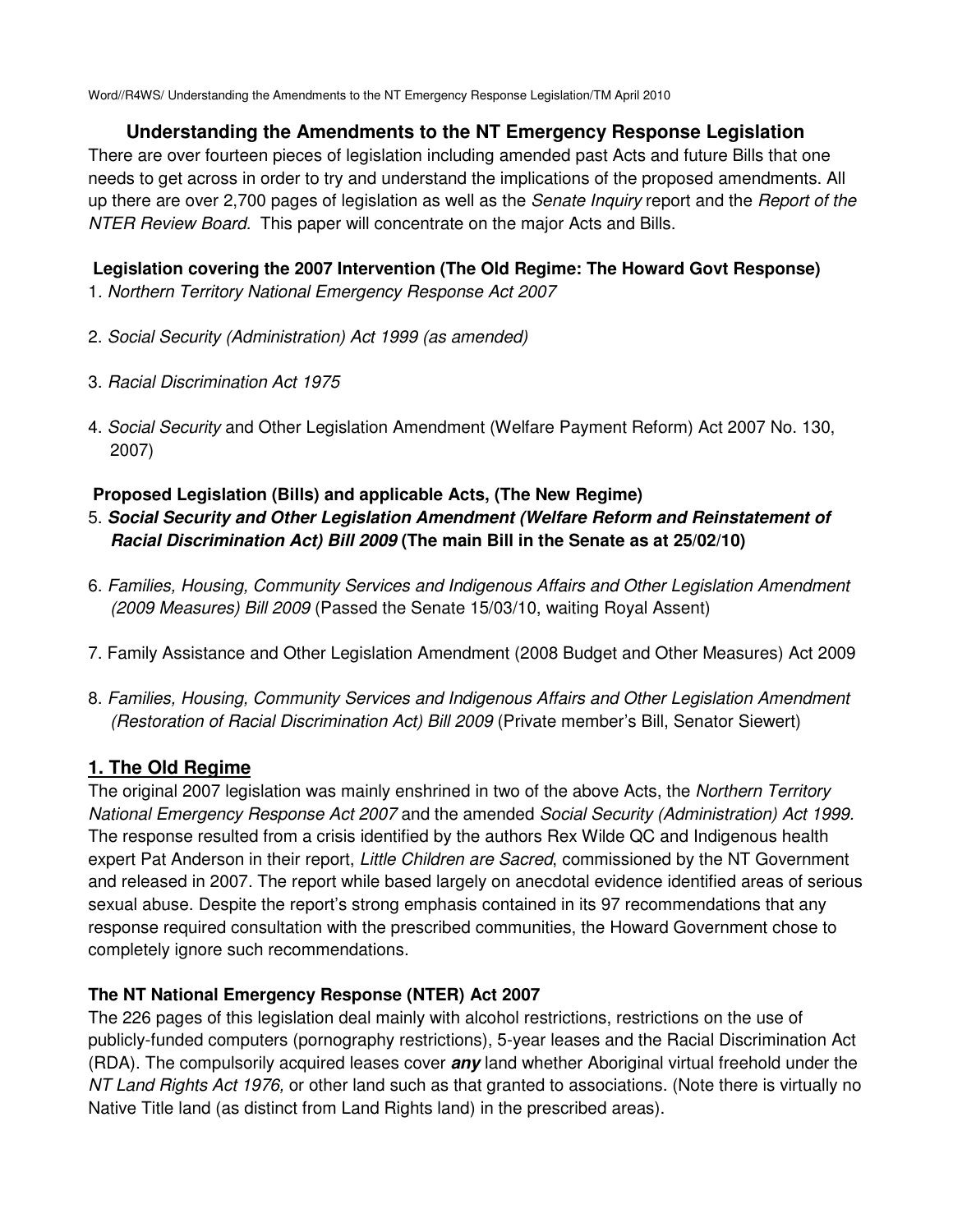#### 5-Year Leases.

s31 (1) A lease of the following land is, by force of this subsection, granted to the Commonwealth by the relevant owner of the land...land referred to in Schedule 1 (Schedule 1 contains over 100 pages of scheduled land subject to compulsory acquisition.)

# Rent.

s35 (2) stipulates that [t]he Commonwealth is not liable to pay to the relevant owner of land any rent in relation to a lease....except in accordance with s62. However, s62 states that, The Commonwealth Minister may, from time to time, request the Valuer-General.to determine a reasonable amount of rent to be paid…

### Compensation.

s60 (1) states that the Commonwealth is not obliged to pay compensation in *relation to, any act done* in relation to the following land: (i) land covered by a lease granted under s31. However just to confuse matters, s60 (2) states that, if such compulsory acquisition, would result in an acquisition of property to which paragraph 51(xxxi) of the Constitution applies from a person otherwise than on just terms, the Commonwealth is liable to pay a reasonable amount of compensation to the person. I have been unable to discover whether any rent or compensation has been paid to date, although according to Senator Siewert, the government is currently looking at the compensation issue.

# **Racial Discrimination Act 1975**. (& Special Measures)

## **Can the Commonwealth override the RDA?**

It may come as a surprise to some that the Commonwealth can legally override the RDA . For example, HREOC states, The principle of parliamentary sovereignty means that the Commonwealth Parliament may pass subsequent legislation which overrides previous legislation. According to this principle, an amendment to the NTA [Native Title Act] (or indeed any other legislation) [such as the NTER] which is **clearly inconsistent** with the RDA overrides the latter. Such legislation would be inconsistent with the **principles** of the RDA **but would not necessarily be invalid for this reason alone**. There is no domestic remedy against the Commonwealth for legislating inconsistently with the RDA, although "remedies" may be pursued at the international level. [Comments in square brackets, mine]

The doctrine of parliamentary sovereignty has long been regarded as the most fundamental element of the British Constitution. It holds that Parliament has unlimited legislative authority, and that the courts have no authority to judge statutes invalid. ('History and Philosophy', Jeffrey Goldsworthy)

**Parliamentary sovereignty, sovereignty of Parliament, parliamentary supremacy, or legislative** supremacy is a concept in constitutional law that applies to some parliamentary democracies [including Australia]. Under parliamentary sovereignty, a legislative body has absolute sovereignty, meaning it is supreme to all other government institutions (including any executive or judicial bodies as they may exist). Furthermore, it implies that the legislative body may change or repeal any prior legislative acts. (Wikipedia)

As one wit has observed, If Parliament enacted that all men should be women, they would be women as far as the law is concerned!

The following Act shows how it took precedence over the RDA by limiting or removing the RDA's effect.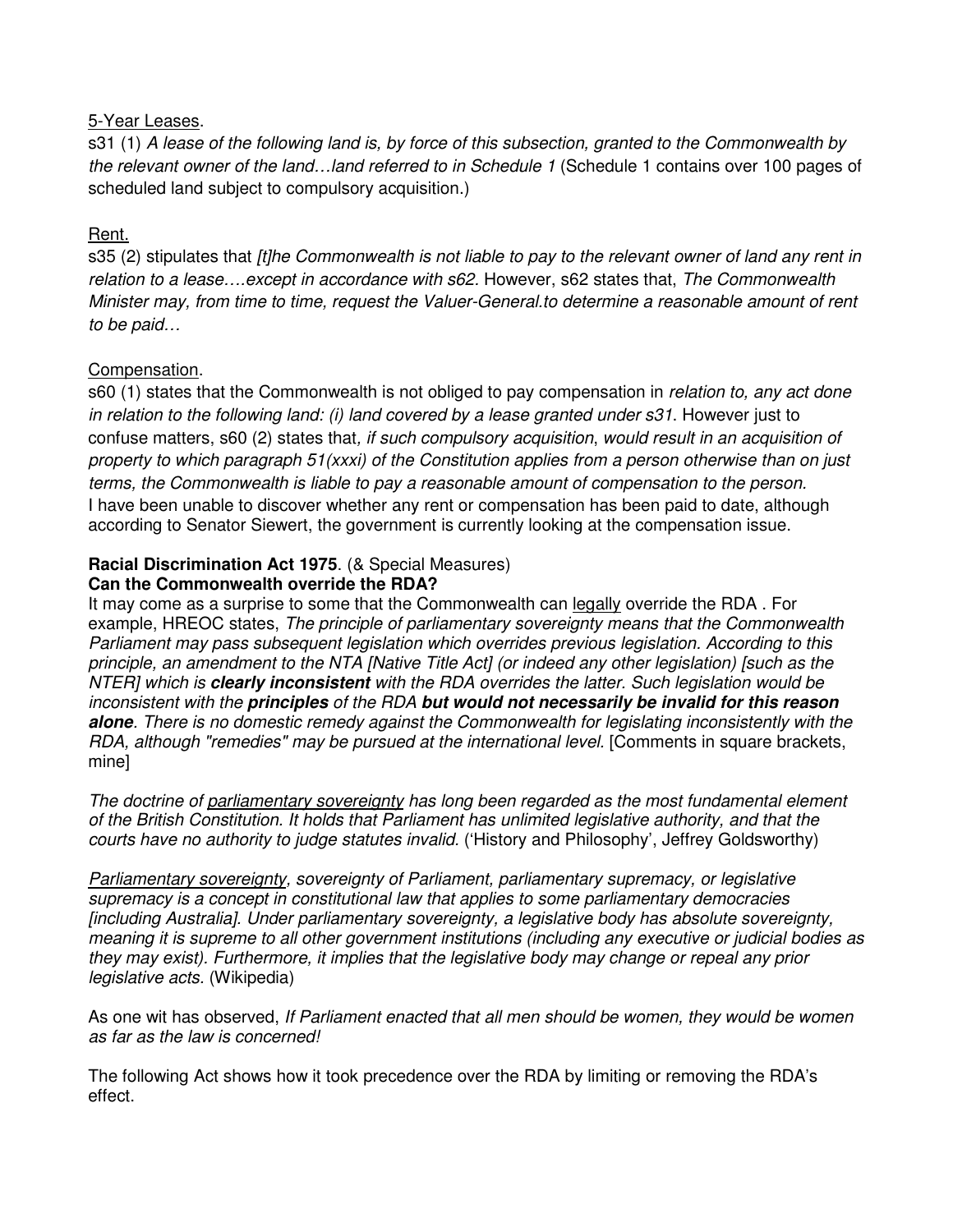## **Families, Community Services, and Indigenous Affairs and Other Legislation Amendment (Northern Territory National Emergency Response and Other Measures) Act 2007**

 s4 (1) …[t]he provision of this Act, and any acts done under or for the purposes of those provisions, are, for the purposes of the Racial Discrimination Act 1975, special measures (emphasis mine)

s4 (2) …[t]he provisions of this Act, and any acts done under or for the purposes of those provisions, are excluded from the operation of Part II of the Racial Discrimination Act 1975.(emphasis mine)

Part II of the RDA contains a clause that deems discriminatory, any law that, s10 (3)(a) authorizes property owned by an Aboriginal or a Torres Strait Islander to be managed by another person without the consent of the Aboriginal or Torres Strait Islander;

### **Northern Territory National Emergency Response Act 2007**

This Act at s132 and s133 contains identical wording to s4 (1) and (2) above, thus confirming the overriding of the RDA.

### What is a Special Measure?

Article 1(4) Part I of the UN International Convention on the Elimination of All Forms of Racial Discrimination, (CERD**)** [to which Australia is a signatory] states,

**Special measures** taken for the sole purpose of securing adequate advancement of certain racial or ethnic groups or individuals requiring such protection as may be necessary in order to ensure such groups or individuals equal enjoyment or exercise of human rights and fundamental freedoms shall not be deemed racial discrimination, provided, however, that such measures do not, as a consequence, lead to the maintenance of separate rights for different racial groups and that they shall not be continued after the objectives for which they were taken have been achieved.

This simply means that a Special Measure must be seen as beneficial (positive discrimination).

## **Income Management (Quarantining)**

**Social security (Administration) Act 1999** (Also part of the original Emergency Response) This Act (relevant sections of which are amended by the later Bill before the Senate - see below) deals primarily with Income Management. In what follows, the different categories, A to S, relate to the kind of welfare payments involved, eg, social security benefit, pension, orphan pension, carer allowance, child disability allowance, ABSTUDY etc.

The main features of the original Act were,

- s123UB. A person (unless exempt) is subject to income management if the person or the person's partner is a recipient of a category A welfare payment living in a 'declared area' (one of the 73 prescribed communities) and is not exempt under s123UG. The income management period is for 5 years.
- s123UC. A child protection officer of a state or territory may give a written notice to the Secretary requiring that the person or the person's partner be income managed if in receipt of a category H welfare payment.
- s123UD. School enrolment. If a person or the person's partner has an 'eligible care child' and they are in receipt of a category H welfare payment, and the child is not enrolled in a 'declared primary or secondary school' if available, then the Secretary can determine that the person's/partner's income be income managed.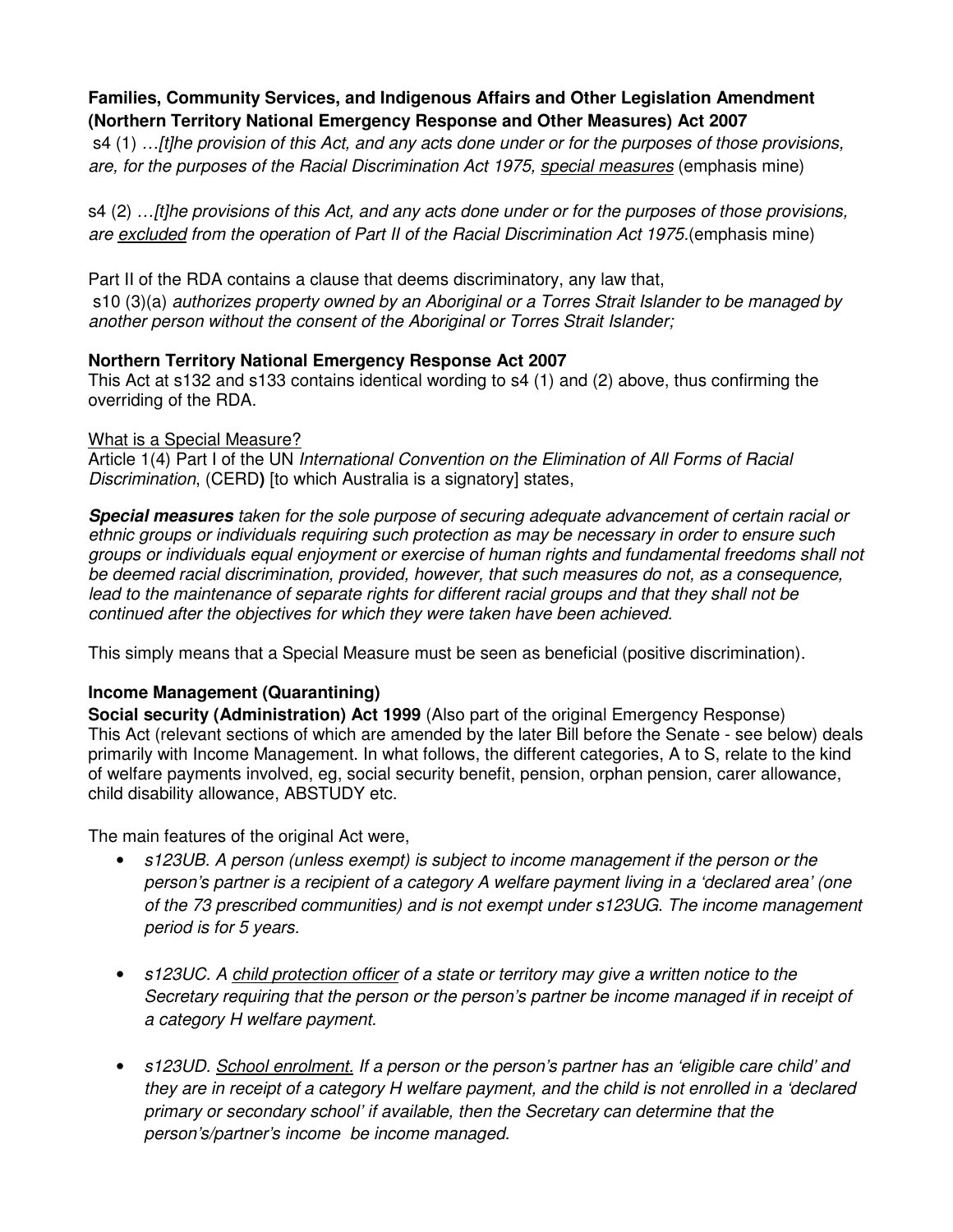The Secretary may determine that a person be exempt from income management.

• s123UE. School attendance. If a person or the person's partner is a recipient of a category H welfare payment and 'an unsatisfactory school attendance situation exists' they will be subject to income management.

The Secretary may determine that a person be exempt from income management.

• s123UFA. Voluntary Income Management. A person may enter into a voluntary agreement to have their normal social security payment subject to 'the income management regime'.

# **2. The New Regime: Bills before the Senate or waiting Royal Assent**

Although as indicated above, the federal government may override the RDA without breaking the law, it is obvious that intense criticism has caused it to have a re-think. In addition, the independent report of the NTER Review Board called for by the Howard Govt (the co-authors of which included Peter Yu and Marcia Ella-Duncan), while calling for a form of intervention to continue, was highly critical of much of the original legislation especially as it related to compulsory income management. As a result, steps have been taken to make the legislation more acceptable, although as will be seen, some of the legislation will remain discriminatory at least until 30 June 2011 and probably beyond.

The current Bill, **Social Security and Other Legislation Amendment (Welfare Reform and Reinstatement of Racial Discrimination Act) Bill 2009** is expected to be debated sometime after parliament resumes in May. It includes the following,

### **Reinstatement of the RDA**

Shedule1 s1 Repeals sections 4 and 5 of the Families, Community Services and Indigenous Affairs and Other Legislation Amendment (Northern Territory Emergency Response and Other Measures) Act 2007 (see above)

- s2 Repeals sections 132 and 133 of the Northern Territory National Emergency Response Act 2207 (see above)
- s3 Repeals sections 4, 5, 6, & 7 of the *Social Security and Other Legislation Amendment (Welfare* Payment Reform) Act 2007 (Repeals sections relating to the limitation of the RDA)

Theoretically this removes all reference to Special Measures and the exemption from Part II of the RDA. However, s4(a) states, the repeal of sections of an Act by this Schedule does not have retrospective effect. (emphasis mine). In other words those impacted by the current discriminatory legislation will remain impacted for at least 12 months as from July 2010. It would seem that after July 2010, those on income management (IM) will have to apply to be exempted otherwise they will remain on IM under the new regime.

## **New Income Management Scheme (IM)**

All sections of the Social Security (Administration) Act 1999 that are specific to a 'NT Relevant Area' (the 73 prescribed areas) are repealed. However, as with the RDA amendments, the repeals aren't retrospective so that a person in a prescribed area who is on income management will remain so for a period of 12 months from July 2010 as the following section states.

s23 Despite the amendments and repeals made by items 1 to 7, 9 to 12 and 15 17, 19 and 20 of this Part and subject to subitems  $(3)$ ,  $(4)$ ,  $(5)$  and  $(6)$ :  $(a)$  a determination that was in force under subsection 123TE(1) of the Administration Act immediately before the commencement time continues in force after that time in relation to the person; and (b) the person continues to be subject to the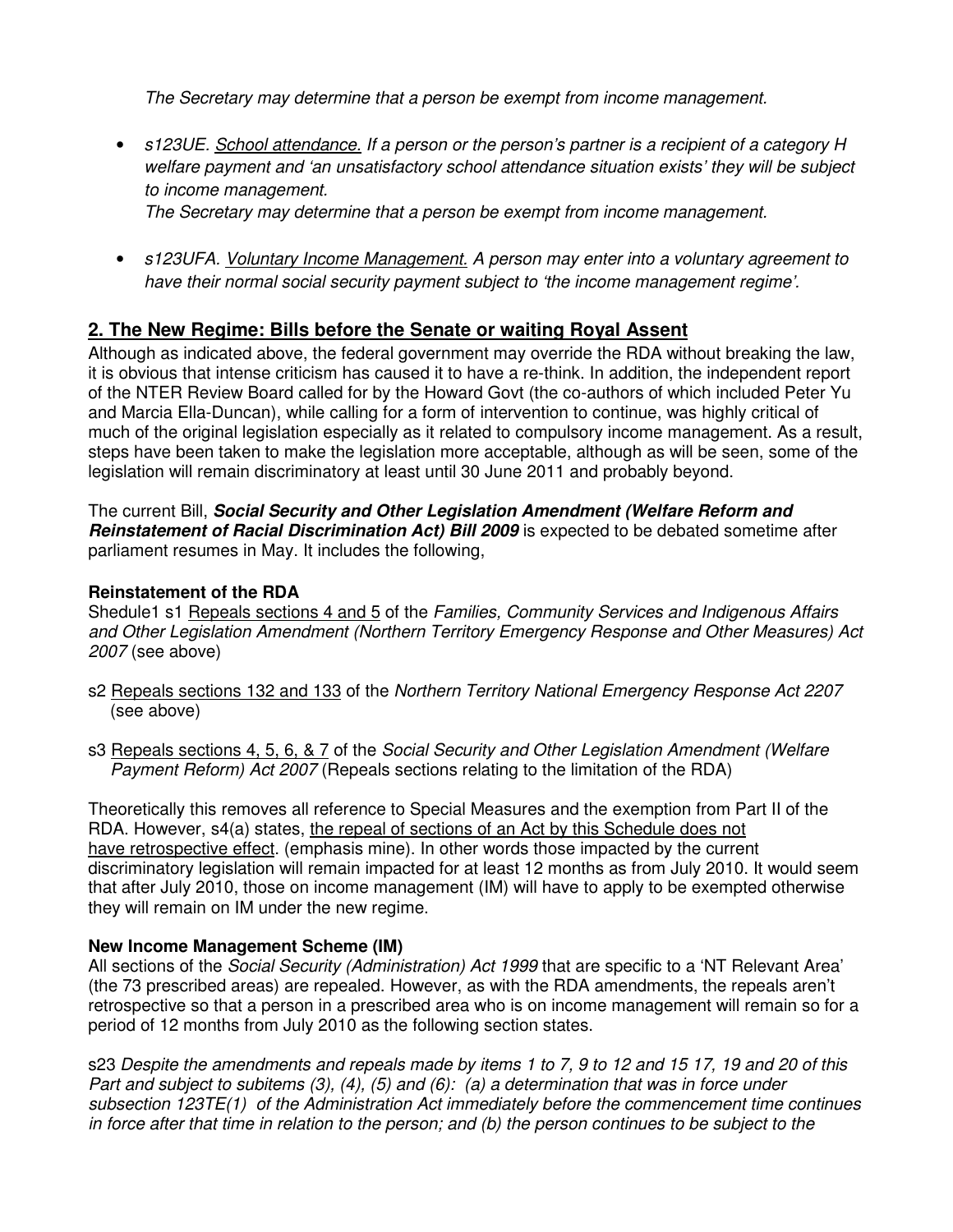income management regime under section 123UB of the Administration Act after the commencement time; and (c) Part 3B of the Administration Act applies in relation to the person after the commencement time**; as if those amendments and repeals had not happened**. (Original text, emphasis mine))

S 23 (6) If the person has not ceased to be subject to the income management regime under continuing section 123UB before the end of the transition period, the person ceases to be subject to the income management regime under that section at the end of that period.

The transition period is the period between 1July 2010 (when (and if) the Bill is enacted) and 30 June 2011. That is, the person on income management will remain on the regime until June 2011 (unless the Bill is amended in the Senate.) However, the person may remain under IM because he or she may be classified as a 'Vulnerable Welfare Payment Recipient' under s123UCA. (see below)

#### **Additional categories of Income Management (IM)**

While the original IM arrangements will continue for 12 months, there are three additional categories that will come into force in June 2010. These are,

s123UCC, Long-Term Welfare Recipients. Applies to persons at least 25 years old (but below pension age) in a 'Declared Income Management Area' who have been on welfare for 52 weeks out of 104 weeks.

s123UCB, Disengaged Youth. Applies to persons 15 to 25 years old in a 'Declared Income Management Area' who are recipients of a Category E welfare payment for 13 weeks out 26 weeks.

s123UCA, Vulnerable Welfare Payment Recipient. S123UGA (1) The Secretary may, by writing, determine that a person is a **vulnerable welfare payment recipient** for the purposes of this Part.

Note: there is a bewildering list of different welfare payments (Categories A to S) with a high degree of overlapping.

#### **Transitional arrangements**

As a consequence of these changes, people subject to the current comprehensive scheme of income management in the Northern Territory will either transition to the new income management scheme or move off income management altogether, within 12 months of the commencement of this Schedule. There will be a staged transition process, and people will be able to transition to the new scheme, or seek to exit from the existing scheme, once the new scheme is operational in their area. The amendments made by this Schedule commence on 1 July 2010. (Explanatory Memorandum p.14) (emphasis mine)

#### **How do they seek to exit the existing scheme?**

The person will remain subject to income management under this arrangement until: the person ceases to meet the criteria in former section 123UB (for example, if the person is no longer an eligible recipient of a category A welfare payment); the Secretary determines that the person should not continue to be subject to income management under former section 123UB (this determination can be in response to a direct request of the individual or through the planned transition process); or the person becomes subject to income management under another provision in Subdivision A of Division 2 of Part 3B of the Social Security Administration Act 1999 (including the new situations in which a person can be subject to income management, as inserted by this bill). (Explanatory Memorandum p.17) (emphasis added)

The only way a person 'should not continue to be subject to income management' would be for that person to be employed and thus not eligible for welfare.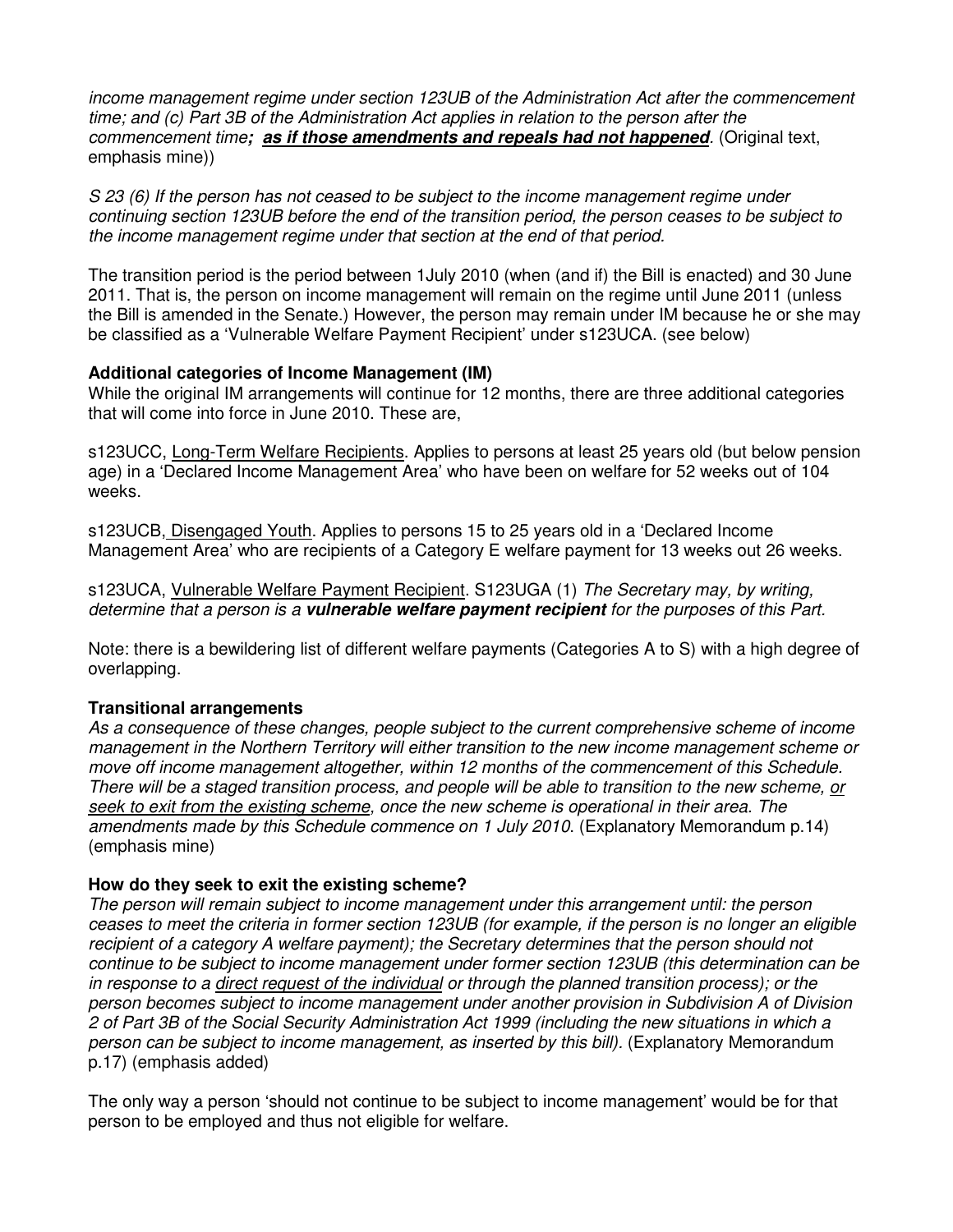#### **Declared Relevant NT Area changed**

The original 'Declared Relevant NT Area', in s123TE(1) of the Social Security (Administration) Act 1999 is preplaced by a new section, s123TFA 'Declared Income Management Area'. The Minister may, by legislative instrument, determine that: (a) a specified State; or (b) a specified Territory; or (c) a specified area; is a declared income management area for the purposes of this Part.

This means that any part of Australia could be a Declared Income Management Area. Could this mean that a certain postcode area or portion thereof, could be so declared?

### **CDEP**

l

CDEP is (was?) a payment for work, not a welfare payment. Around 35,000 Indigenous people were employed through CDEP. When Minister Brough found out that it couldn't be quarantined, the only solution was to close it down. No legislative instrument was required to do this. An arrangement was then put in place (CDEPPI) whereby employment providers were paid an incentive to get people off CDEP onto paid employment. However as the DEEWR Website still posts, The Community Development Employment Projects Placement Incentive (CDEP PI) will cease ? from 1 July 2009. (That's how up-to-date DEEWR's website is!)

FaHCSIA Website says, Under the reform model, CDEP will cease to be available in non-remote locations from 1 July 2009, with the universal employment services to be the primary provider of employment services for Indigenous job seekers in urban and regional areas.

The Senate Hansard, 28 April 2009 records,

- There will be a capped total of 15,000 allocated places for the reformed CDEP.
- There are approximately 5,000 allocated places ceasing in locations where CDEP will no longer be available.
- There is an additional 2,000 allocated places which will be converted into jobs created from previously CDEP funded positions in government service delivery in remote areas.

The operation of the new subsection in conjunction with such an agreement that will be in force on 1 July 2011 will automatically result in continuing CDEP participants being transferred onto income support. (House of Reps Explanatory Memorandum, Family Assistance & Other Legislation Amendment (2008 Budget and Other Measures) Bill 2009)

This is probably a mixed blessing. I have personally witnessed some excellent CDEP programs in the NT and Queensland, however, even the Community and Public Sector Union has questioned the disincentive that CDEP provides in seeking mainstream jobs<sup>1</sup>

#### **Permit System (to enter Aboriginal Land)**

As from 18 August 2007, there is no longer a need for government officials, politicians and Commonwealth or Northern Territory officers to hold a permit in respect of Aboriginal land granted pursuant to the Aboriginal Land Rights (Northern Territory) Act 1976 (Cth).

Under the Northern Territory Emergency Response legislation, access to common areas of major communities is allowed without a permit from 17 February, 2008. Legislation will be introduced during the current sitting of Parliament to **re-instate the permit system** in common areas of major communities.

<sup>1</sup> CPSU Submission to: Increasing Indigenous Economic Opportunity A Discussion Paper On The Future Of The CDEP and Indigenous Employment Programs June 2008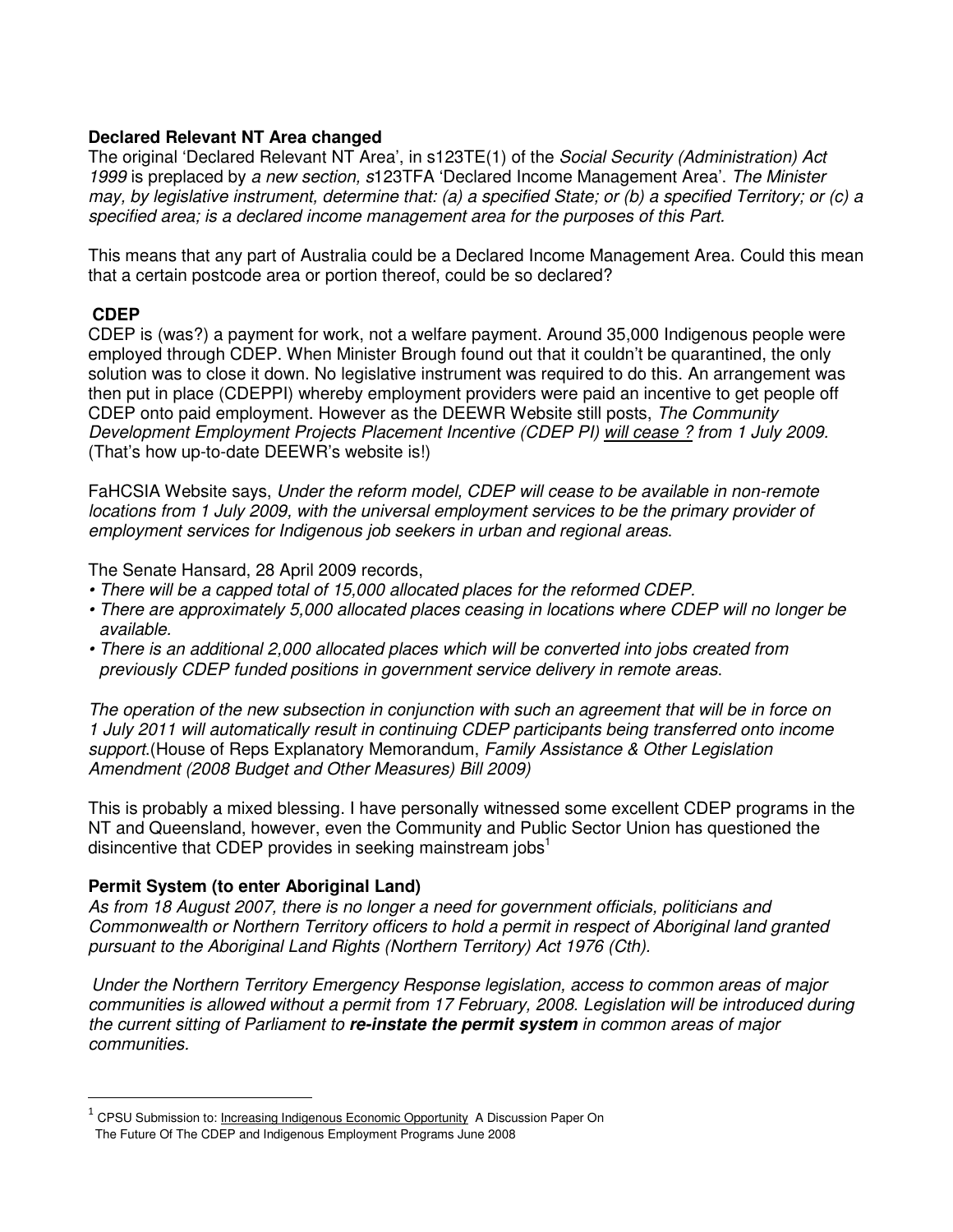The legislation will also include provision to allow journalists and government contractors to enter Aboriginal communities without permits, to carry out their work.

People undertaking government business on Aboriginal land, including police and child protection officers, can already enter communities without obtaining a permit. The changes will not restrict any activity of staff involved in the NT Emergency Response. (FHaCSIA Website)

## **Refused Classification (RC) and X 18+ Material**

The Government is aware that the link between exposure to pornography and sexual abuse is contested. However, the Government has decided to take a harm-minimisation approach to this issue. Although material classified X 18+ is restricted in the Northern Territory, the sale and hire of X 18+ material, unlike in the States, is permitted in parts of the Northern Territory. (Explanatory Memorandum p.40)

### **Alcohol**

This Schedule amends the NTER alcohol measures so that, instead of being a blanket set of restrictions applying across predominantly Indigenous areas of the Northern Territory, community restrictions are able to be tailored to the circumstances of each area following consideration, on a case by case basis, of evidence about alcohol-related harm in each community, community consultation about the effectiveness of restrictions, and consideration of whether alternative restrictions, including alcohol management plans, are appropriate for communities. (Explanatory Memorandum p.322)

## **3. Senator Siewert's Private Member's Bill**

Senator Seiwert's Bill seeks to make the RDA prevail over all other relevant legislation. It is intended as a 'Special Measure' but this is defined as a measure which is beneficial. Given the current make-up of the Senate, and the Coalition's assertion that the government Bill will 'water down' the intervention, the chances of Senator Siewert's Bill succeeding must be miniscule. A summary of the Senator's legislation is as follows,

#### **Racial Discrimination Act**

- (1) Without limiting the general operation of the Racial Discrimination Act 1975 in relation to the following Acts:
- (a) Aboriginal Land Rights (Northern Territory) Act 1976;
- (b) Australian Crime Commission Act 2002;
- (c) Australian Federal Police Act 1979;
- (d) Classification (Publications, Films and Computer Games) Act 17 1995; the provisions of the Racial Discrimination Act 1975 are intended to prevail over the provisions of this Act
- (2) The provisions of this Act do not authorise conduct that is inconsistent with the provisions of the Racial Discrimination Act 22 1975.
- (3) The provisions of this Act, and any acts done under or for the purposes of those provisions, are, for the purposes of the *Racial* 25 Discrimination Act 1975, intended to qualify as special measures.
- (4) Any act done, any decision made and any discretion exercised under 27 or for the purposes of this Act must be consistent with the intended beneficial purpose of this Act.
- (5) In this section, a reference to any act done includes a reference to any failure to do an act.

## **The STICS meeting**

At the STICS (stop the intervention) meeting in Sydney on 29 March where Senator Siewert and Professor Alistair Nicholson addressed the meeting, the following points were noted.